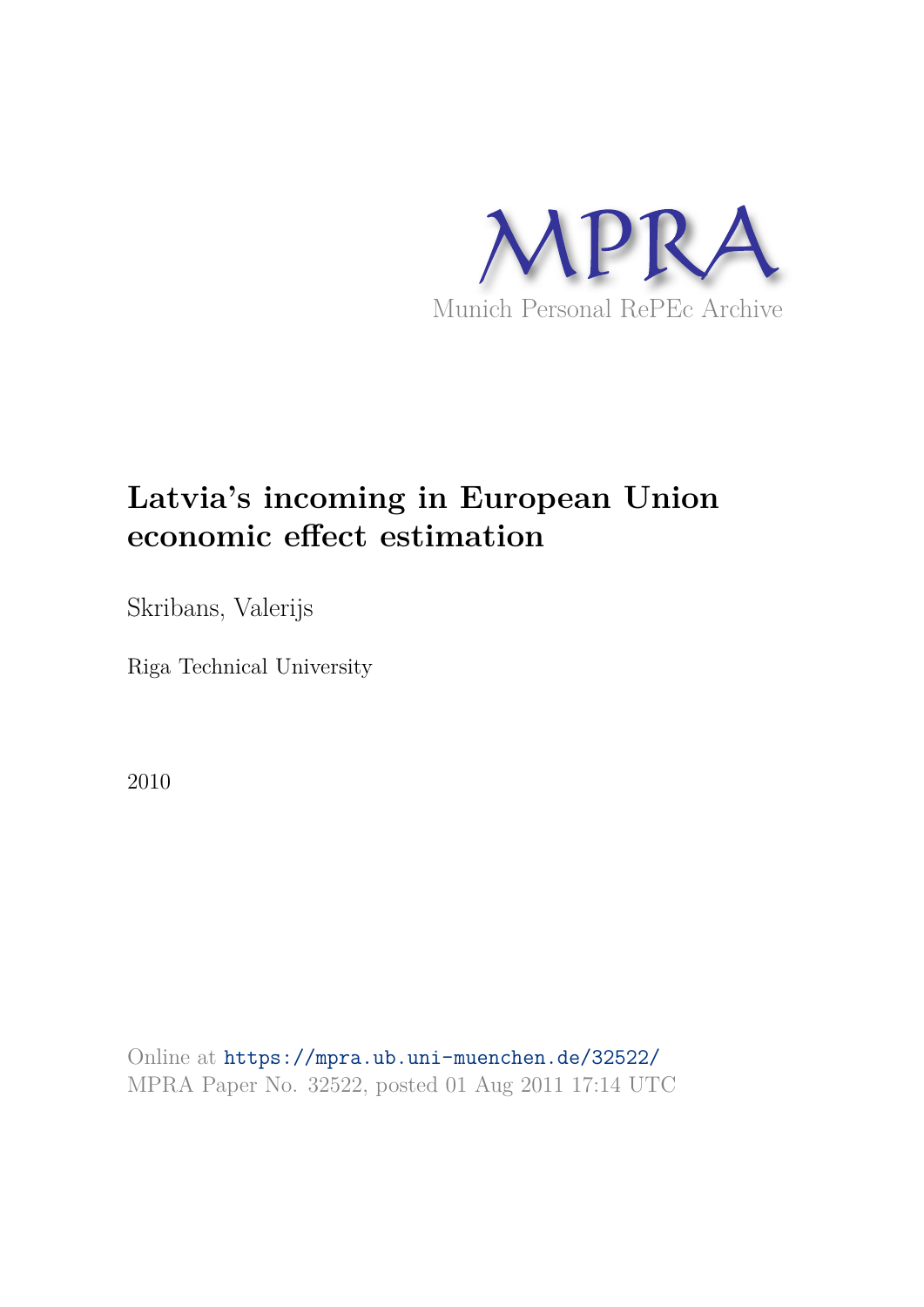## **LATVIA'S INCOMING IN EUROPEAN UNION ECONOMIC EFFECT ESTIMATION**

## **Valerijs Skribans**

*Riga Technical University, LV1048, Latvia, Riga, Meza str. 1/7 -107, Latvia E-mail: valerijs.skribans@rtu.lv* 

**Abstract.** Joining the European Union big opportunities in the international markets have opened for Latvia. Paper purpose is to investigate influence of international integration processes on development of economy of Latvia. In the paper Latvian economic indicators before and after entering the EU are compeered. Latvia's incoming in EU increased the amount of received means from structural and cohesion funds, removed the trading barriers, increases foreign investments, reduced unemployment, increased labor migration, and increased prices and population purchasing power.

**Keywords:** economic growth, international market integration, globalization, investments, unemployment, labor migration, inflation.

## **1. Introduction**

International integration is one of the most important factors contributing to the economic development in our century. Latvian international integration process received a strong impetus to the development after Latvia's entering the European Union (EU) in 2004. Since then it has accumulated enough statistical data about integration process, but is still lacks research, which could indicate the main parameters of development, which could quantitatively estimate Latvia's gains and losses from incoming in the EU.

In the paper researched problem is related to the external (international) economic part of Latvian economy estimation.

Novelty element relates with the integration and globalization process quantitative estimation, using the system's principles. Most often, when estimated Latvia's entering in EU, only certain sectors of economy, such as international finances or foreign trade sectors are analyzed. Any of economy sectors are inseparable from whole economy, so some sector estimation does not reflect the effects of the integration process. On the other hand, estimating the common economic indicators, such as gross domestic product, it is possible to see common situation. But this kind of analysis does not show change influential factors. It is necessary to find the optimum balance between the detail level of process analysis and amount of system describing elements that can be done using a systems approach.

The object of research is the Latvian economic integration in the EU and the international economy. The research subject is the Latvian economy changes as result from Latvia entering to the EU.

The paper aim is to comprehensively analyze the effects of international integration process of the Latvian economy.

To achieve this aim the following tasks are set:

- To evaluate received EU funds direct influence on the economic development in Latvia;
- To evaluate free trade influence on export and domestic production in Latvia;
- To evaluate special role of free capital movement in Latvian economy;
- To evaluate employment in Latvia and job opportunities in other EU states;
- To evaluate price and population purchasing power growth in Latvia after joining the EU.

The study shall use both traditional mathematical, statistical, economic and econometric analysis methods, such as time-series trends, regression method, and specific modeling method - system dynamics method.

As the information base of study is used LR CSB, European Communities, Eurostat and LR Financial and Capital Market Commission (FCMC) data. Some materials are taken from experts, news agencies, newspapers and the Internet. The base of research is LAS Institute of Economics, LR President's Strategic Analysis Commission, LR Ministry of Foreign Affairs and LR Ministry of Welfare completed researches. Methodological basis of research based on the Latvian and world's top scientists works: international economic theory - MacConell C. and S. Brue (2003), Latvia EU integration processes - Karnite R. (2007), I. Brivers (2008), system dynamics - Sterman J. (2000).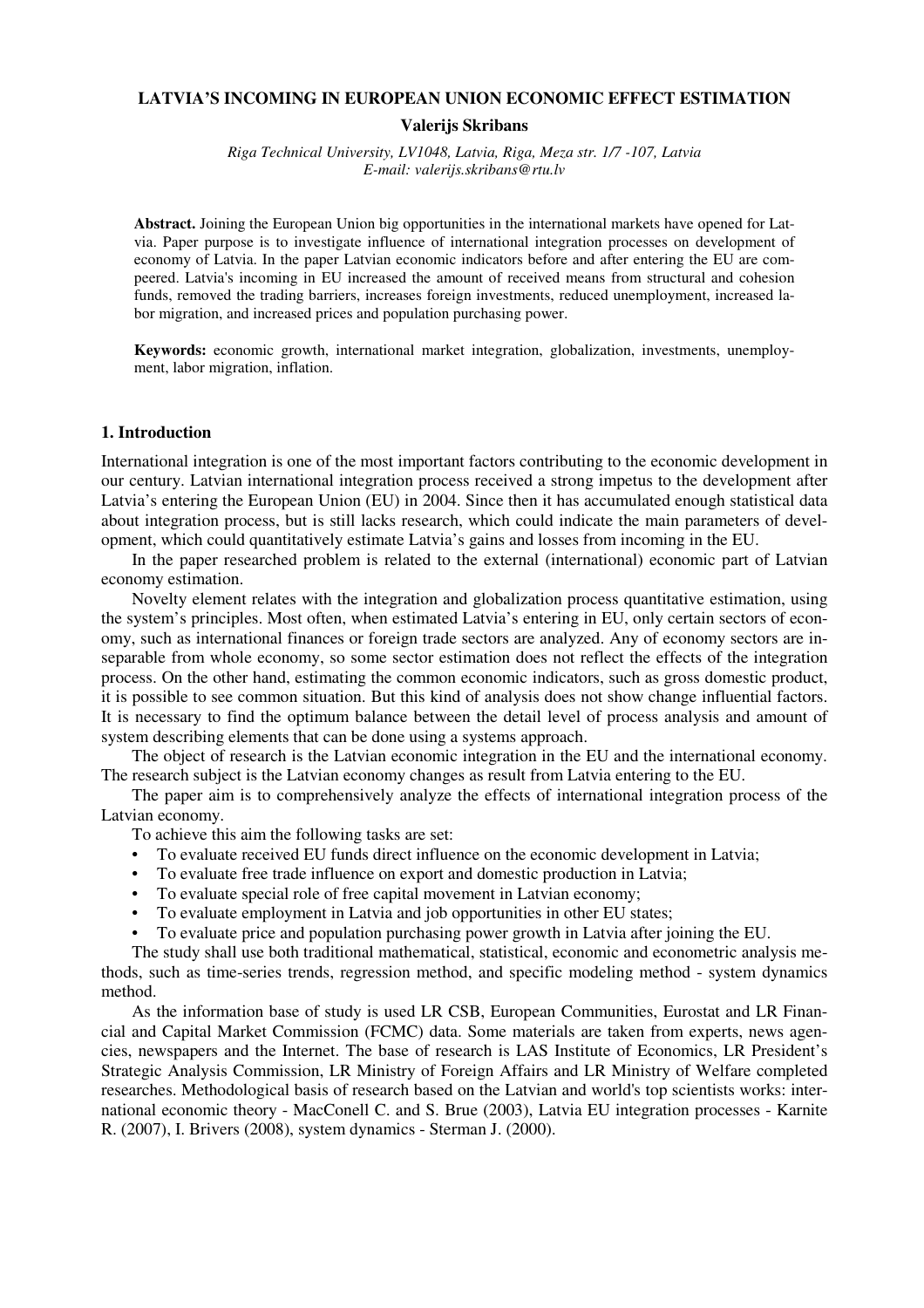#### **2. Latvia's entering the EU direct financial effect**

For Latvia, joining in the EU, the new financial contributions were formed. Contributions are directed to the EU's budget. Also, from the EU received funds significantly increase. The difference between received funds and contributions increased national income, which is the direct benefit of the Latvia's accession to the EU. Latvia's received funds and contributions are shown in Table 1.

**Table 1**. Latvia's entering in the EU direct financial effect, million Euro (Source: Author's calculations based on European Communities data)

|                                                                             | 2000     | 2002                     | 2004     | 2006     | 2008  |
|-----------------------------------------------------------------------------|----------|--------------------------|----------|----------|-------|
| Contributions to the EU budget                                              |          |                          |          |          |       |
| VAT-based own resources payments at uniform rate                            | -        | -                        | 8        | 25       | 35    |
| GNI-based own resources payments                                            |          | -                        | 45       | 96       | 132   |
| UK rebate / UK correction                                                   |          | -                        | 6        | 12       | 19    |
| Traditional own resources (TOR)                                             |          | -                        | 8        | 22       | 29    |
| - Agricultural duties                                                       |          | -                        | $\theta$ |          | 2     |
| - Sugar levies                                                              |          | -                        | 0        | $\theta$ |       |
| - Customs duties                                                            |          | ۰                        | 10       | 28       | 36    |
| - Amounts retained as TOR collection costs                                  |          | ۰                        | $-3$     | -8       | $-10$ |
| <b>Total contributions</b>                                                  |          | -                        | 67       | 155      | 216   |
| Received from the EU budget                                                 |          |                          |          |          |       |
| Agriculture (including rural develop.) // from 2007 - Natural resources     | -        | $\overline{\phantom{a}}$ | 33       | 137      | 190   |
| Structural actions // from 2007 - Competitiveness and Cohesion              | -        | ۰                        | 65       | 141      | 400   |
| Internal policies // from 2007 - Freedom, security, justice and Citizenship |          | 4                        | 37       | 62       | 9     |
| External action // from 2007 - The EU as a global player                    | $\Omega$ | $\theta$                 |          |          | 4     |
| Pre-accession strategy                                                      | 49       | 49                       | 104      | 52       |       |
| Administration                                                              |          |                          | 7        | 8        | 8     |
| Compensations                                                               |          | -                        | 22       | 4        |       |
| <b>Total received</b>                                                       | 51       | 54                       | 267      | 403      | 610   |
| Difference (received - contributions)                                       | 51       | 54                       | 200      | 248      | 395   |
| Difference's ratio in national income, %                                    | $\cdots$ |                          | 1,81     | 1,64     | 1,80  |

where: - - Magnitude zero; 0 - Less than half of the unit employed, ... - Data not available or too uncertain for presentation.

The first, what is visible from the Table 1, is the fact that Latvia received funds from the EU before joining the EU and majority of them were related to the EU realizable strategy, working with prospective EU members. After joining the EU, according to EU principles, Latvia contributed to the EU budget, and founds were received from the EU budget to promote structural reforms in Latvia. In 2007 the EU budget principles are changed, which reflects Table 1.

Let's look at the EU's budgetary principles and their impact on the Latvian economy in detail.

The budget of the EU is financed by own resources and other revenue. Own resources can be defined as revenue accruing automatically to the EU in order to finance its budget without the need for any subsequent decision by national authorities. The overall amount of own resources needed to finance the budget is determined by total expenditure less other revenue. Own resources can be divided into the following categories: the VAT-based own resource; the GNI-based own resource, UK rebate, traditional own resources (TOR).

The VAT-based own resource's and The GNI-based own resource's rates are variables and depends on the difference between total expenditure and the sum of all other revenue. The UK rebate corrects the imbalance between the UK's share in payments to the budget and its share of expenditure allocated to the Member States. This imbalance is calculated as the difference between the percentage share of the UK in EU expenditure paid in the Member States and the UK share in total VAT-based and GNI-based own resources payments. The difference in percentage points is multiplied by the total amount of EU expenditure allocated to the Member States. The UK is reimbursed by 66 % of this budgetary imbalance.

TOR are levied on economic operators and collected by Member States on behalf of the EU. TOR payments accrue directly to the EU budget, after deduction of a 25 % compensation retained by the Member States to cover collection costs. TOR consists of agricultural duties, and customs duties, which are levied on imports of agricultural and non-agricultural products from third countries, at rates based on the Common Customs Tariff, as well as from the sugar levies paid by sugar producers to finance the export refunds for sugar.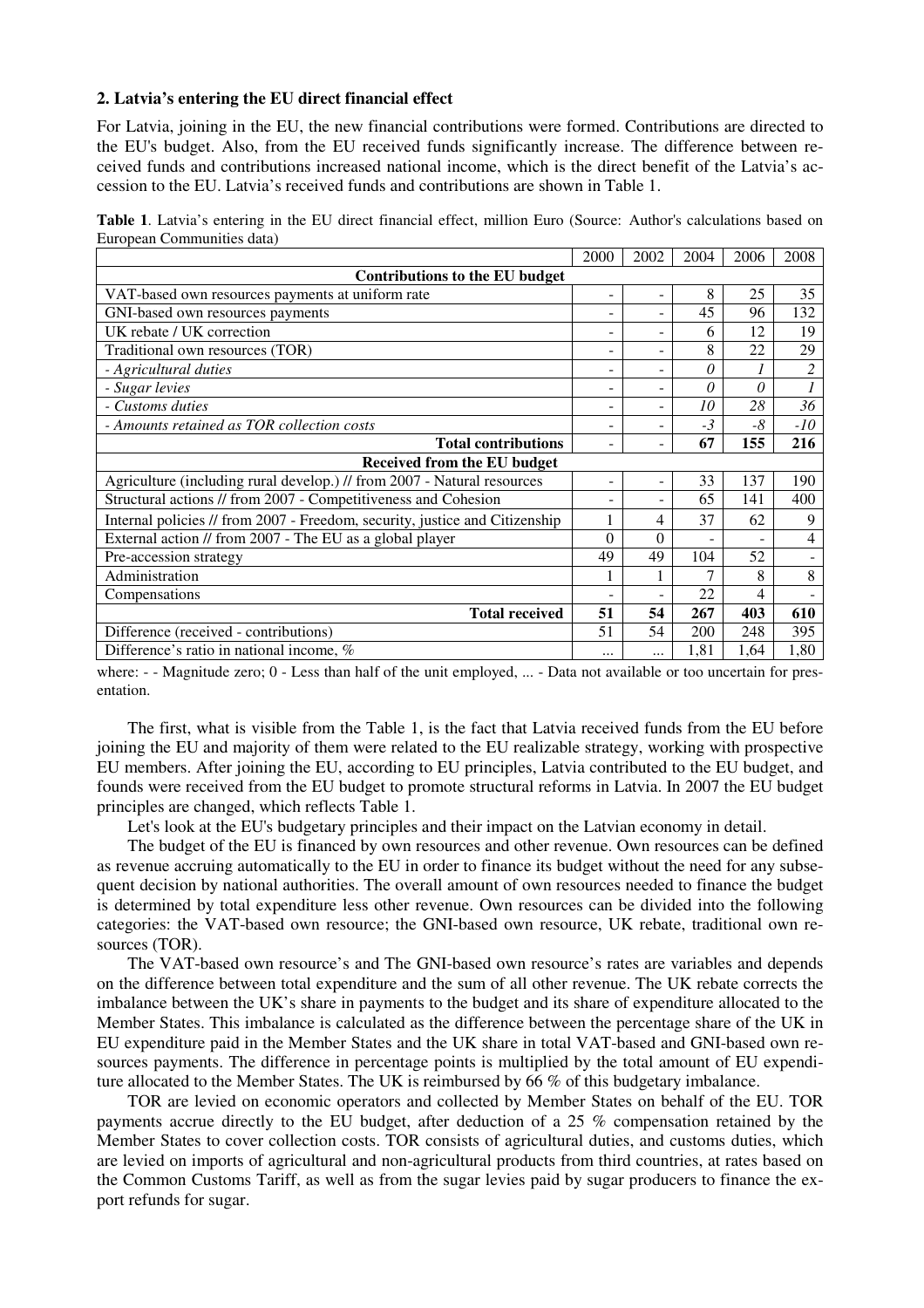EU budget funds are used according with the EU priorities. In Table 1 it is visible, that in 2007 the EU's priorities have changed. Before Latvia's incoming in the EU, most of the EU received funding was related to the pre-accession strategy and funding of this phase lasted up to the EU budget restructuring in 2007. After 2004, accession of new Member States is not one of the EU priorities; new priorities of the EU are natural resources, competitiveness and cohesion. For implementation of these programs, Latvia received the biggest part of funds. In short period after Latvia's joining the EU some funds were given for Freedom, security, justice and Citizenship – to strengthen democratic values. These priorities financed decreasing show of Latvia's progress in a given path. For a next perspective, Latvia would have funds for natural resource conservation, to promote the competitiveness of the EU and for cohesion process.

Table 1 shows that big part of Latvian contributions to the EU is based on the national income. Significantly smaller is VAT based contributions, the UK rebate and customs duties. Latvian contributions to the EU limit the domestic consumption: part of VAT contribution, as well as customs duties, increases prices, which is consumption limiting factor; national income part contribution also limits domestic consumption. Contrary, the received EU budget funds promote natural resource conservation and domestic production increase.

From author's point of view, these contributions, grant system does not encourage the development of Latvian economy. To successfully develop the production, demand is necessary. The Latvian market is small; it is not profitable to produce all range of goods in Latvia. For Latvia it is sufficient small producers, but they can not compete with large producers, considering the higher cost per production unit. Problem-solving way might be Latvia's specialization in specific products' production. Latvian specialization is wanted for several years, the priority directions are given to a highly technological and / or natural, environmentally friendly products. By author's opinion, wanted product class may be supplemented with products whose mass production is difficult or output growth does not lead to costs decrease.

#### **3. Influence of free movement of goods and services on the Latvian economy**

According to economic theory one of the ways to develop the country's economy, is to increase net exports. One of the Latvia's benefits from incoming the EU is growths of market, the removal of barriers to exports goods to EU. Table 2 analyzes Latvian net exports before and after Latvia's joining the EU.

|                                                                    | 2000   | 2002     | 2004           | 2006    | 2008    |
|--------------------------------------------------------------------|--------|----------|----------------|---------|---------|
| <b>TOTAL</b>                                                       | $-803$ | $-1089$  | $-1655$        | $-3085$ | $-3099$ |
| Live animals and animal products                                   | $-17$  | $-41$    | $-36$          | $-25$   | $-38$   |
| Vegetable products                                                 | $-71$  | $-63$    | $-79$          | $-86$   | -40     |
| Fats and oils                                                      | $-17$  | $-22$    | $-25$          | $-26$   | $-40$   |
| Prepared foodstuffs (including alcoholic and non-alcoholic beve-   | $-75$  | -64      | $-97$          | $-134$  | $-165$  |
| rages and tobacco products)                                        |        |          |                |         |         |
| Mineral products                                                   | $-219$ | $-219$   | $-368$         | $-673$  | $-987$  |
| Products of the chemical and allied industries                     | $-133$ | $-180$   | $-227$         | $-308$  | $-361$  |
| Plastics and articles thereof; rubber and articles thereof         | $-76$  | $-102$   | $-144$         | $-222$  | $-230$  |
| Raw hides, leather, furskins and articles thereof                  | 1      | $\Omega$ | $-5$           | $-11$   | $-11$   |
| Wood and articles of wood                                          | 400    | 431      | 541            | 579     | 595     |
| Pulp of wood; paper and paperboard                                 | $-57$  | $-69$    | $-82$          | $-108$  | $-110$  |
| Textiles and textile articles                                      | 11     | 9        | 13             | $-28$   | $-61$   |
| Footwear, headgear, umbrellas and other articles                   | $-13$  | $-16$    | $-26$          | $-42$   | $-53$   |
| Articles of stone, plaster, cement, glassware and ceramic products | $-27$  | $-34$    | $-49$          | $-103$  | $-70$   |
| Precious, semiprecious stone, precious metals, metals clad with    | 0      | $-2$     | -6             | $-20$   | $-23$   |
| precious metal, articles thereof                                   |        |          |                |         |         |
| Base metals and articles of base metals                            | $-11$  | $-25$    | $-85$          | $-119$  | $-36$   |
| Machinery and mechanical appliances; electrical equipment          | $-339$ | $-440$   | $-587$         | $-933$  | $-820$  |
| Transport vehicles                                                 | $-134$ | $-218$   | $-359$         | $-670$  | $-481$  |
| Optical instruments and apparatus (inc. medical); clocks and       |        | $-41$    | -46            | -86     | -89     |
| watches; musical instruments                                       | $-34$  |          |                |         |         |
| Miscellaneous manufactured articles                                | 7      | 8        | 9              | -64     | $-73$   |
| other goods                                                        | 3      | 3        | $\mathfrak{D}$ |         | 13      |

**Table 2.** Latvian net exports from 2000 to 2008, by commodity groups, mln. LVL (Source: Author's calculations based on the CSB data)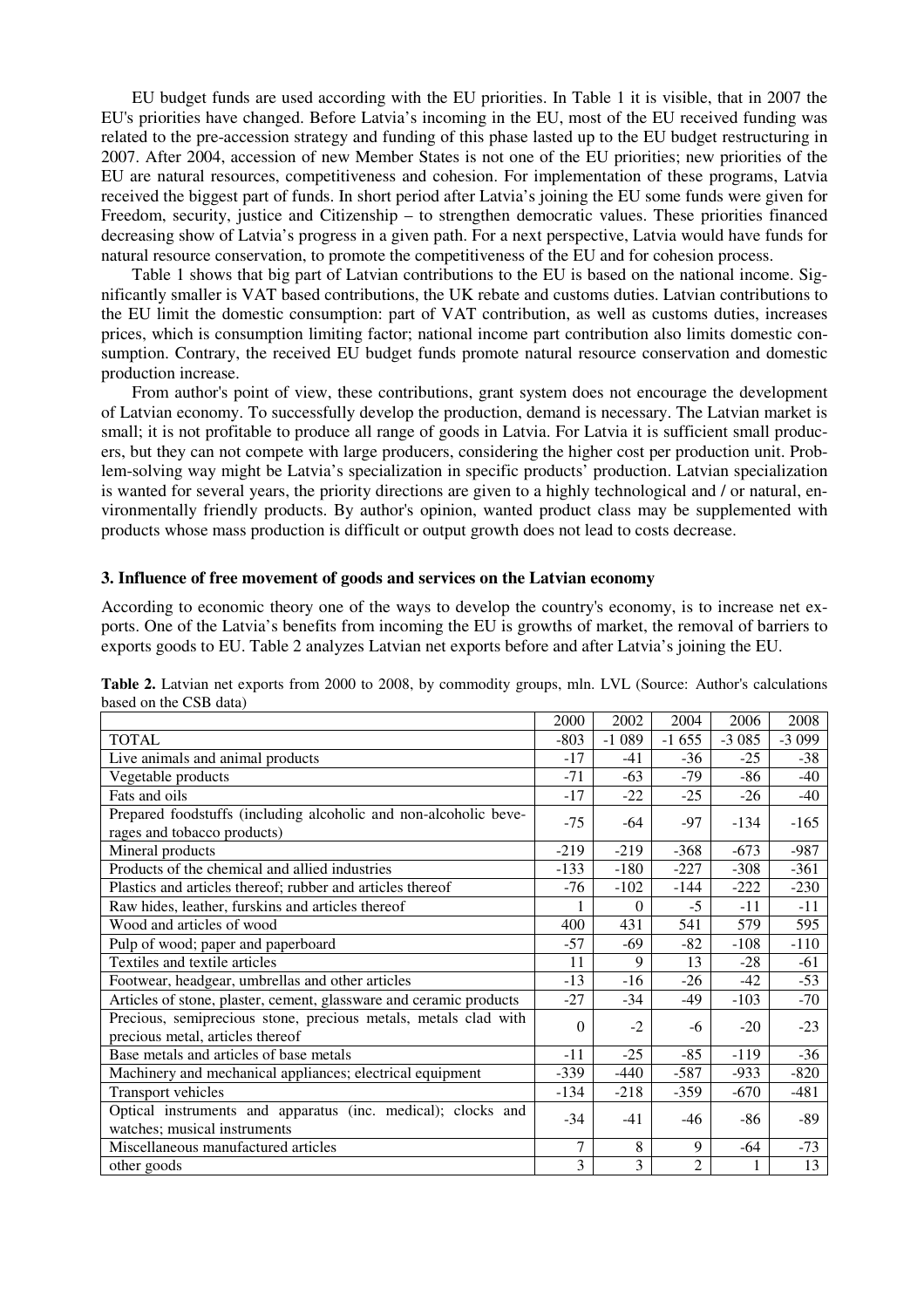For Latvian net exports calculation the author uses LR CSB data on exports and imports. Through net exports, exports and imports data analysis using time series (trend) modeling techniques have made conclusion that all three indicators' trends are similar. Considering that net exports reflect the difference between exports and imports, only net exports data are published in the paper.

In Latvia net exports are positive (greater than zero) only for wood and wood products group. In some groups, such as Textiles and textile articles, in some years also have been seen a positive net exports, but these groups have such a low share of net exports, that they may be disregarded in the analysis.

Wood and wood products net exports from 2001 to 2007 grow gradually, with the linear trend. Net export growth in this group was related with gradual development, with previously established cooperative extension. Latvia's accession to the EU had no effect on net exports increased in this group. It can be concluded that with contemporary globalization level, **national independence from various unions and associations can not stay competitive goods exports**. Author's opinion, even more, **incoming into economic union does not encourage competitive exports**, because competitive products would be required not only in union countries, but also in third countries, which can fully use internal potential of exporting country.

It is important to note that in 2008 wood and wood products net exports fell, which is related to the global economic crisis and reduction in foreign trade.

In another key product groups and total net exports were negative. Other groups net exports changes were gradual, with linear trend. Only if the wood and wood products group net exports grew, in the other groups it fell. This would indicate that Latvia is not fully using the opportunities form accession to the EU. Net exports were not expanded, imports dominated in foreign trade.

It is important to note that throughout the test period, exports and imports grew, but imports grew faster than exports, consequently, the net exports decreased. In 2008, with the global economic crisis, imports fell more than exports, which increased net exports. In these cases it can be said that the crisis had a positive impact on Latvian foreign trade balance.

|                                                                                                                                        | 2001   | 2003   | 2005   | 2007   | 2009    |
|----------------------------------------------------------------------------------------------------------------------------------------|--------|--------|--------|--------|---------|
| <b>TOTAL INDUSTRY</b>                                                                                                                  | 11%    | 8%     | 7%     | $1\%$  | $-16%$  |
| Mining and quarrying                                                                                                                   | $2\%$  | $6\%$  | 18%    | 13%    | $-1%$   |
| Manufacturing:                                                                                                                         | 11%    | 9%     | 8%     | $0\%$  | $-18%$  |
| - manufacture of food products                                                                                                         | 10%    | $1\%$  | 7%     | $-1\%$ | $-13%$  |
| - manufacture of beverages                                                                                                             | $1\%$  | 16%    | $1\%$  | $10\%$ | $-22%$  |
| - manufacture of textiles                                                                                                              | 11%    | 2%     | 13%    | 4%     | $-44%$  |
| - manufacture of wearing apparel                                                                                                       | 3%     | $-7%$  | 5%     | $-2%$  | $-34%$  |
| - manufacture of wood and of products of wood and cork, except furni-<br>ture; manufacture of articles of straw and plaiting materials | 7%     | 26%    | $4\%$  | $-6\%$ | 3%      |
| - manufacture of paper and paper products                                                                                              | 11%    | $0\%$  | 3%     | 12%    | $-10\%$ |
| - printing and reproduction of recorded media                                                                                          | $10\%$ | 11%    | 31%    | $-8%$  | $-19%$  |
| - manufacture of chemicals and chemical products                                                                                       | 33%    | $-2%$  | 14%    | $-7%$  | $-4%$   |
| - manufacture of basic pharmaceutical products and pharmaceutical<br>preparations                                                      | 8%     | $-16%$ | 22%    | $-1\%$ | $-16%$  |
| - manufacture of rubber and plastic products                                                                                           | 14%    | 36%    | $21\%$ | 14%    | $-29%$  |
| - manufacture of other non-metallic mineral products                                                                                   | 40%    | 10%    | 21%    | $-17%$ | $-34%$  |
| - manufacture of basic metals                                                                                                          | 19%    | 4%     | $-3%$  | 2%     | $-6%$   |
| - manufacture of fabricated metal products, except machinery and<br>equipment                                                          | 17%    | $6\%$  | 14%    | 19%    | $-38%$  |
| - manufacture of computer, electronic and optical products                                                                             | $-19%$ | 110%   | $-3%$  | $-3%$  | $-26%$  |
| - manufacture of electrical equipment                                                                                                  | 35%    | 2%     | 14%    | 10%    | $-28%$  |
| - manufacture of machinery and equipment n.e.c.                                                                                        | 21%    | 16%    | 16%    | 5%     | $-48%$  |
| - manufacture of motor vehicles, trailers and semi-trailers                                                                            | $-19%$ | 32%    | 83%    | 34%    | $-55%$  |
| - manufacture of other transport equipment                                                                                             | $-9%$  | $-22%$ | 54%    | $1\%$  | $-46%$  |
| - manufacture of furniture                                                                                                             | 25%    | 7%     | 20%    | $-9%$  | $-15%$  |
| - other manufacturing                                                                                                                  | $-1\%$ | 19%    | 12%    | $1\%$  | $-14%$  |
| - repair and installation of machinery and equipment                                                                                   | 9%     | $-1\%$ | $-37%$ | $24\%$ | $-27%$  |
| Electricity and gas supply                                                                                                             | 6%     | 3%     | 3%     | $4\%$  | $-8%$   |

**Table 3**. Latvian industrial output index, between 2001 to 2009 years, % (Source: Author's calculations based on the CSB data)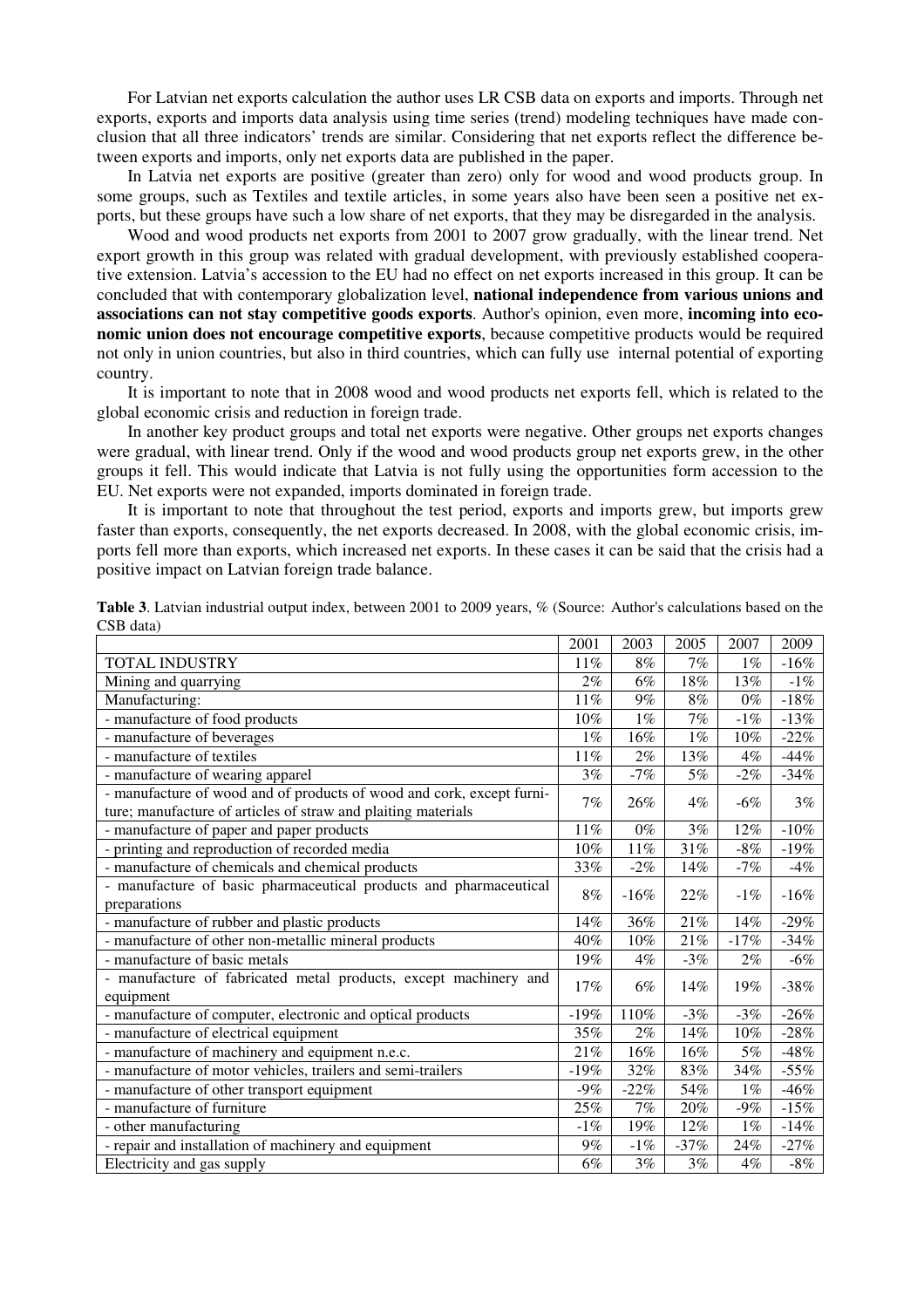Net exports are reflecting not only international competitiveness, but also internal production problems. Situation in which net exports are reduced, but exports and domestic production grow (and more faster grow imports), can be considered as favorable, since such circumstances, demand expansion takes place so fast that production can not supply goods and attract imports. In future production growth can replace imports. In Table 2 are estimate net export data, regardless of internal production. Net export data reflect changes in foreign trade after Latvia joined the EU. To estimate impact of foreign trade expansion on domestic production, in Table 3 there are analyzed the industrial output changes.

Table 3 shows, that assumption that accession to the EU promoted Latvian internal production development is called in question. Industrial output growth was at one level between 2001 and 2006. In 2007, a year before the crisis, industrial output growth came to a halt, and since then has seen reduction.

Analyzing separately industrial products groups it is concluded that production growth related with EU accession was not finding in any group. Production increase, which was observed in mining and quarrying industry, in time coinciding with the Latvia' accession to the EU, is related to the construction boom in Latvia at that time. In general, EU accession did not develop Latvian industries.

#### **4. Influence of free capital movement on the Latvian economy**

Availability of capital in country can be an economic development factor. Economic theory defines that in closed economic system, availability of capital or investment in the country can be less or equal to savings. Savings that population placed in bank accounts and deposits become available for investment in the form of loans. Small offset from this equilibrium can form banks capital. Bank with its own resources also can participate in the credit market. In theory, after Latvia's accession to the EU, capital can come to Latvia in the loan form or as investments in banks capitals and leave Latvia by placing credits or investments in other countries. Actual capital changes in Latvia before and after joining the EU are visible in Fig. 1.



**Fig. 1.** Banks capital, deposits and loans growth in Latvia, mln. LVL (Source: Author's figure on the basis of FCMC data)

Analyzing banking capital increase in Latvia, we can say that its development was gradual. Analyzing the structure of capital allocated in Latvia, that consists of residents' capital and non- residents' capital, it is evident that capitals have a different dynamic. Residents' capital increased by 46% per year from 2003 to 2008, in this time non-residents' capital increased by 347%. Capital growth rates differ almost 8 times. Total banks capital increase in Latvia is formed with non- residents' capital increase. It can be concluded that the international capital came to Latvia. But to draw conclusions, that it was related with the Latvia's joining the EU, it is not possible.

Before Latvia's accession to the EU foreign (non-residents') capital also have important role. Its share in total banks capital was from 70 % (in 2000) to 51 % (2003), and its minimum (51 %) directly before Latvia's incoming to the EU. Later, foreign capital share in total banks capital grew and reached 78 % (in 2008). Also, to approve the capital flow to Latvia can deposit and loan volumes, which also are shown in Fig 1.

Before Latvia joined the EU savings were more than granted loans about 20-25 %. Local resources were sufficient to cover domestic demand in the capital. A few months after the EU integration credit and deposit ratio started to fall. Granted loans grew faster than growing deposits. In September 2005 loans were balanced with deposits, but since then, granted loans have become significantly greater than deposits. Additional resources for loans banks attract from international capital markets. Latvia's entering the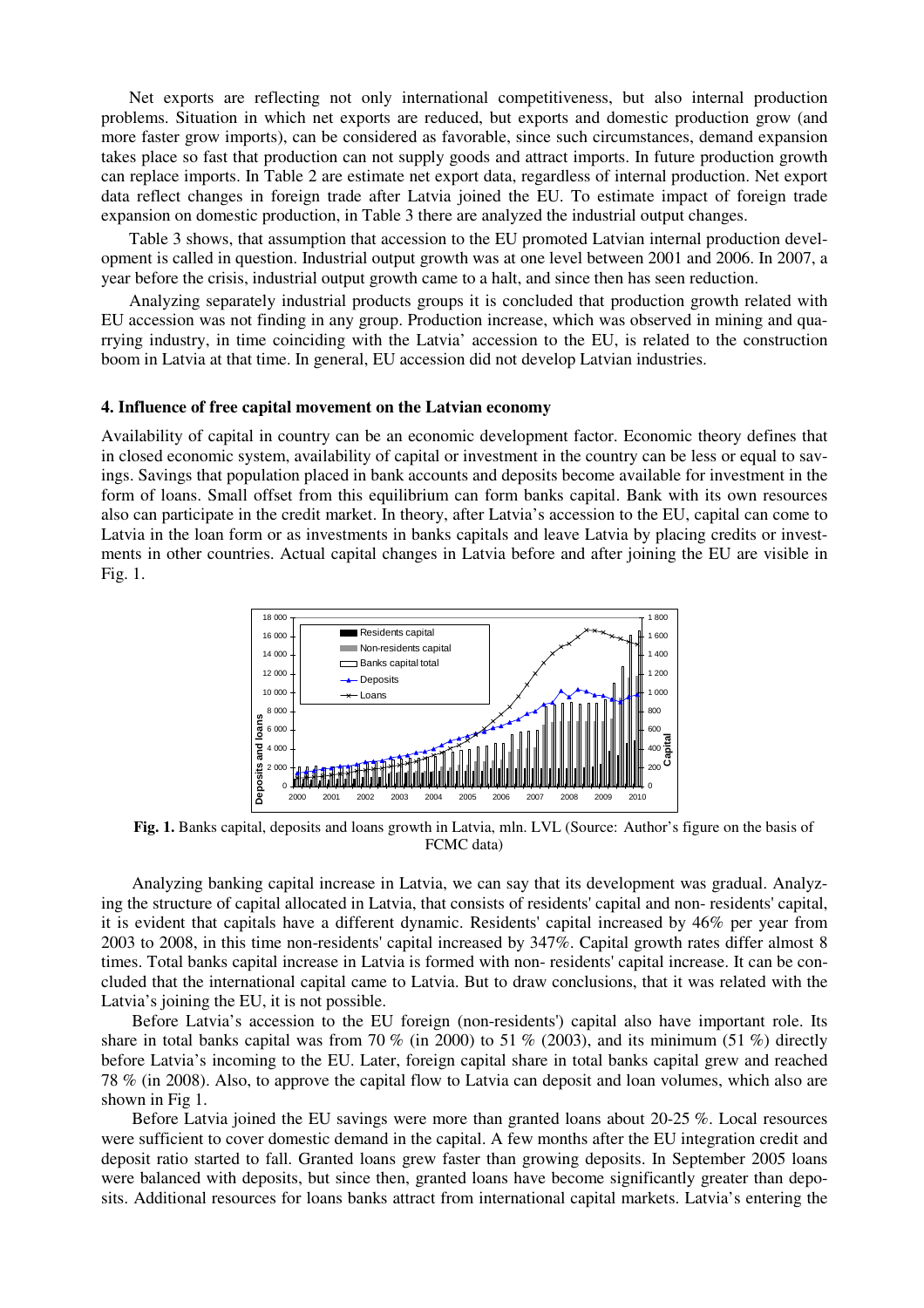EU is related with the credit system development and credit boom in Latvia. In contrast, entering the EU did not increase amount of deposit, deposits grew gradually.

The rapid credits growth could trigger economic development, if credits are directed towards to industry. Analyzing credit structure, it is visible that from  $30\%$  (in 2000) to  $50\%$  (in 2010) credits are issued to non-residents, households and for other purposes. Of these credit types, consumer credit growth could contribute to economic development if consumers choose to buy domestically produced goods. As we saw in the previous section, in Latvia production growth was not observed. Consumer loans stimulated import or/and increased prices in the country. Foreign trade growth after Latvia's joining the EU is discussed in the previous section, but prices grow will be discussed later.

Fig. 2 show loans by sectors of the economy for residents (for production needs).



**Fig. 2.** Loans by economic sector, mil. LVL (Source: Author's figure on the basis of FCMC data)

Loans structure shows that biggest part of loans was directed to the service sectors, including real estate, trade. Only 14 % of loans were allocated in manufacturing, which explains why, despite the loan portfolio growth in Latvia, internal production growth did not happen. Manufacturing is relatively large, complex industry, if distribute credit by subdivisions, for each subdivision will be a small part of credit, for the largest – up to 3.5 %. Some manufacturing subdivisions, such as food production, size and economic effects could be compared with the primary industries. If sector or subsector receives 3-7 % of total credits, its development is a gradual and balanced, if less – development is weak, as was in case of manufacturing. If sector received above 10 % of resources it caused accelerate growth, or boom, which was observed in construction industry. Booms lead to economic development instability cycles. Granting credits to the "air" (Karnite et al 2007), with financial transformation related sectors, does not lead economic development. Thus, capital incoming is not being used to promote positive change in the Latvian economy.

#### **5. Influence of labour free movement on the Latvian economy**

In 2004 several EU states opened their labour markets to workers from Latvia. The largest amount of labour force went to Ireland, Great Britain and Sweden. In these countries salaries were substantially higher than in Latvia, which contributed to labour migration from Latvia. The hypothesis of the research is that labour migration is determined primarily by the payment level in the countries under consideration and the indicator derived from it – payment differences in the countries compared; as well as employment level, unemployment level, number of work places (market capacity) and number of vacant work places. Secondary factors influencing migration may be costs connected with labour migration, formal legal barriers to migration and personal propensity for migration. First of all the main indicators of Latvia's labour market, represented in Table 4, will be analyzed.

**Table 4**. The main indicators of Latvia's labour market 2004-2008 (Source: Author's summary of the CSB and the Eurostat data)

|                                             | 2004     | 2005 | 2006 | 2007 | 2008 |
|---------------------------------------------|----------|------|------|------|------|
| Average wage, euro per month                | 403      | 449  | 552  | 719  | 865  |
| Working age population (in thousands)       | 1584     | 1580 | 1573 | 1584 | 1568 |
| Number of employees (in thousands)          | 1018     | 1034 | 1087 | 1118 | 1125 |
| Number of vacancies (in thousands)          | $\cdots$ | 12   | 19   | 20   |      |
| Number of unemployed persons (in thousands) | 18       | 101  | 80   |      |      |

Where: ... - Data not available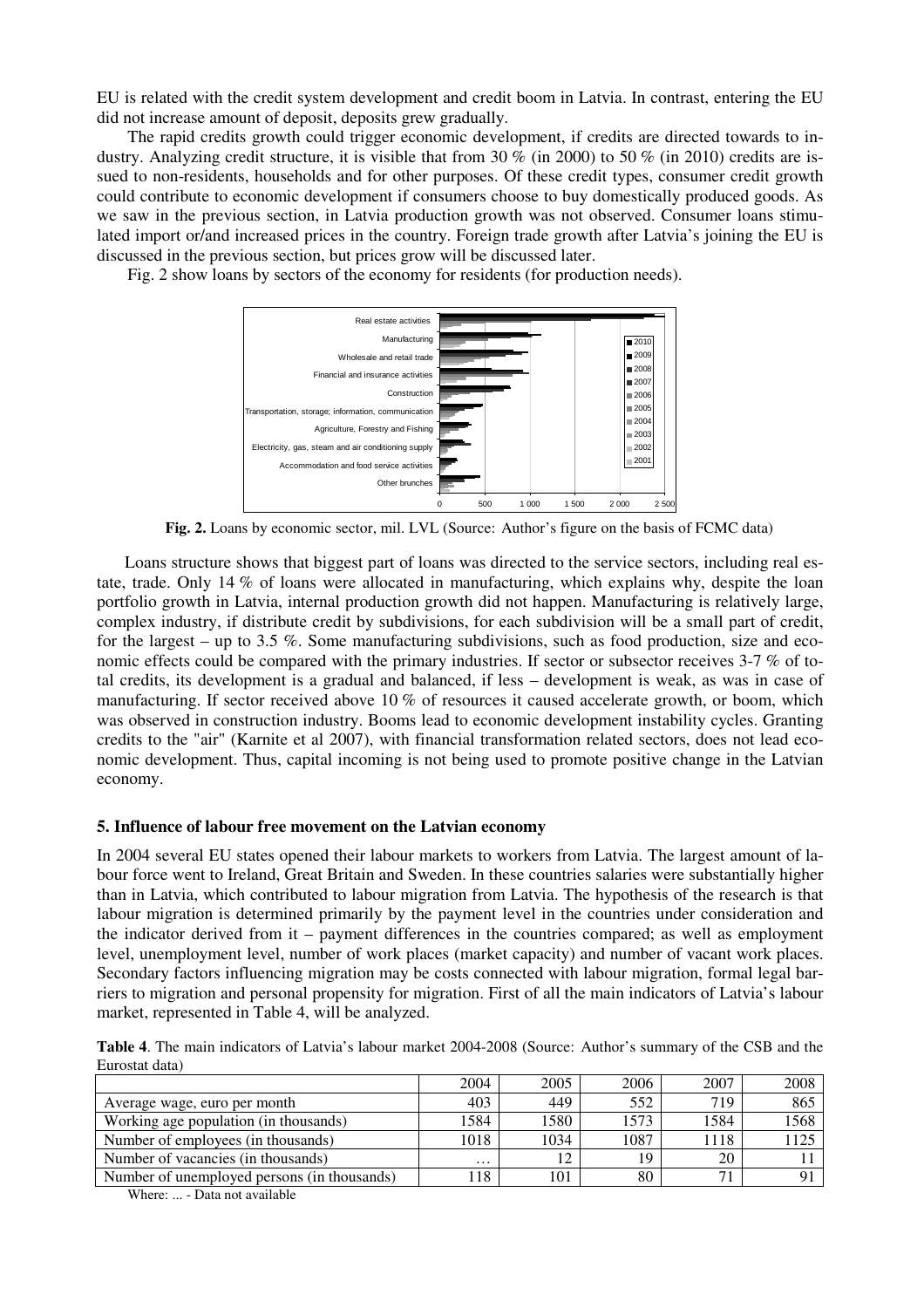From Table 4 it is evident that since entering the EU, both the average wage and the number of employees in Latvia have grown along with the increase in the number of vacancies. At the same time the number of unemployed persons decreased as well. Data show that the number of employees has increased almost by 10 % during the period analyzed, the number of unemployed persons decreased by 23 %. This does not automatically mean that previously unemployed people have moved to the group of employed ones. Employed and unemployed people in total form labour force. During the period under examination the amount of labour force in Latvia increased by 7 %, but the amount of working age population decreased by 1 %, which is the factor, influencing labour market.

Decrease in working age population in Latvia may be connected with the negative natural increase of population as well as migration processes. Indirect calculations using LR CSB data, taking into account population reaching pension age, increase of young people under working age, as well as death rates in working age, show that the decrease of natural labour force is 20 thousand persons. The number of migrating persons differs in various sources, for example, Eurostat data show that from 2004-2005 on average 981 people a year left Latvia, in 2006 this indicator increased 2.1 times. LR CSB data (CSP) show that the population of Latvia during this time decreased by 4.7 thousand persons. But all these data do not explain the difference of approximately 352 thousand persons between working age population and labour force.

Such large labour force differences can be associated with long-term unemployment, which is excluded from the number of unemployed persons, as well as with migration processes, which are not properly registered and estimated. From the experts point of view, the first reason is increase of the hidden unemployment along with the increase of the number of employees and vacancies (which was in Latvia in 2004-2008). Experts have other thoughts about labour migration process.

Labour migration data are relative and varying, and therefore cannot be exact. Some experts consider that about 50 thousand people (Vīėe–Freiberga 2006) have emigrated from Latvia, other estimations show that totally about 100 thousand (LETA 2008) or even 110 thousand (LETA 2007) job migrants, students and their family members have left Latvia. If data taken from statistical sources are too small and do not show unofficial migration, then the estimations of experts are sometimes unrealistically large, because none of the population groups or total population showed that large decrease. Variation of data indicates that labour migration statistics cannot be applied in such a research, which confirms the importance of this research for development of national economy.

Further it is important to examine migration from another angle, that is, why workers go abroad. The situation in Latvia and in foreign countries is compared in Table 5.

|                                                     | 2004           | 2005 | 2006 | 2007 | 2008 |
|-----------------------------------------------------|----------------|------|------|------|------|
| Ratio of wages                                      |                |      |      |      |      |
| • in the EU 27 and in Latvia                        | 6,4            | 6,0  | 4.4  | 3,5  | 3,0  |
| • in Sweden and in Latvia                           | 10,1           | 9,2  | 7.7  | 6,0  | 5,1  |
| • in Great Britain and in Latvia                    | 9,3            | 9,0  | 7,6  | 6,2  | 5,3  |
| Ratio of the number of employees                    |                |      |      |      |      |
| • in the EU 27 and in Latvia                        | 204            | 204  | 198  | 196  | 197  |
| • in Sweden and in Latvia                           | $\overline{4}$ | 4    | 4    | 4    | 4    |
| • in Great Britain and in Latvia                    | 28             | 28   | 27   | 26   | 26   |
| Number of vacancies in Sweden (in thousands)        | 38             | 42   | 47   | 55   | 49   |
| Number of vacancies in Great Britain (in thousands) | 629            | 617  | 597  | 656  | 616  |

**Table 5**. Comparison of Latvia's and foreign labour market from 2004-2007 (Source: Author's summary of the CSB and the Eurostat data)

As Table 5 shows, wages in Latvia are much lower compared with the average level of the EU and particular EU member states. At the moment of entering the EU, difference between wages was even 10 fold, but since that the difference is decreasing, as wages in Latvia are increasing. In Table 5, ratio of wages is represented not only as an indicator influencing migration directly, but also as a welfare indicator. In order to evaluate welfare level, it is necessary along with expenditures of employees also to evaluate their wages. Previously conducted researches already underline that the workers of Latvia, working abroad, make savings and transfer money to Latvia more than they are able to earn in Latvia (Vīėe– Freiberga 2006). Taking it into account, as a welfare standard more simplified indicator – wages is used. It is necessary to mark, that in Table 5 average wages are compared, but in reality Latvian workers abroad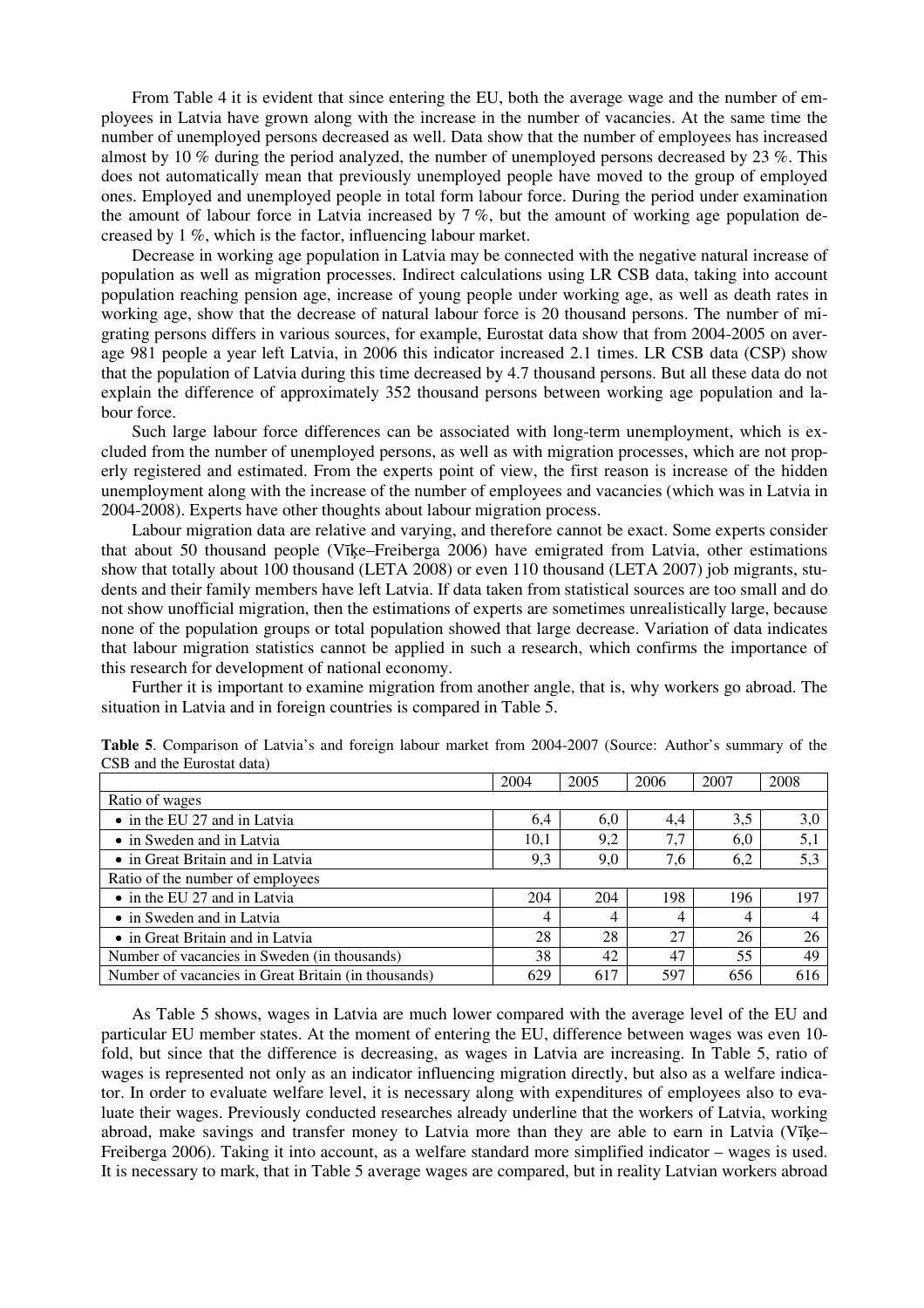are taking low qualification and low-paid jobs. Therefore further real wages in Latvia are compared with minimum wages stated in legislation.

Further analysis of data in Table 5 indicates that the Latvia's labour market forms only half percent of the whole EU labour market and is 26 times smaller than that in Great Britain. Comparison of data in Tables 4 and 5 shows that the number of vacancies in Great Britain exceeds the number of unemployed persons in Latvia more than 9 times. Moreover, vacancies in Great Britain can be filled by more than a half of all Latvian labour force. But these data represent only one developed EU country. In total, it is possible to find a vacancy for each Latvian worker in the developed EU countries with the income at least two times as high as an average level in Latvia. These data show that actually labour migration from Latvia is not limited by employers, as well as that there are no restrictive formal barriers.

From the author's point of view labour migration in Latvia is limited only by propensity to migrate. It is hard to estimate this indicator; however, taking into account population polling results, 19% of Latvia's population is ready to leave (Delfi, 2008) and 40% of population have at least once considered the possibility to leave Latvia (Lotina 2008). To avoid the Latvian labor market statistical incompleteness, as well as to get the missing data and doubtful indicators, the author has developed a system dynamics model of labor migration, which general scheme is reflected in Fig. 3.



**Fig. 3.** Labor migration system dynamics model general scheme (Source: Authors' figure)

Model general scheme shows that wages in analyzed countries determine the difference of wages. Taking into account wages difference, migration takes place, but with condition that there are vacancies in the accepting country, but in other country - there are workforce. Labour migration cause reducing of workforce and as result, wages grow. Wages increases reduce migration. This is feedback element, which can be quantitatively researched only with system dynamics method. The author has finished other researches, where simulated population and labour force dynamics (Skribans 2007, 2009a, 2009b, 2009c), therefore they are not shown in detail here, but is shown model's results, see fig. 4.



To check the quality of the model, modeling, starting from 2004 and since then it is possible to see the model conformity to the real situation. Before 2007 migration will reach 100 thousand, in 2008 - 122 thousand, which is corresponding to some experts' estimates. During this time, wages increase, and this increase is confirmed by the statistics (Table 4). If this forecast is to continue, then to 2013 migration can be from 177 thousand to 203 thousand and the most probable level - 200 thousand, which is near the highest level of labour migration. After maximum level migration will begin to decrease.

Migration causes labour force decrease in Latvia. Under the circumstances of labour force decrease, it is not possible to maintain high migration level; therefore migration has a calming down character. The second important factor is wage increase because of the labour force decrease. Forecasted increase of average wage can be divided in two stages: in the beginning two year fast increase of 75% from a foreign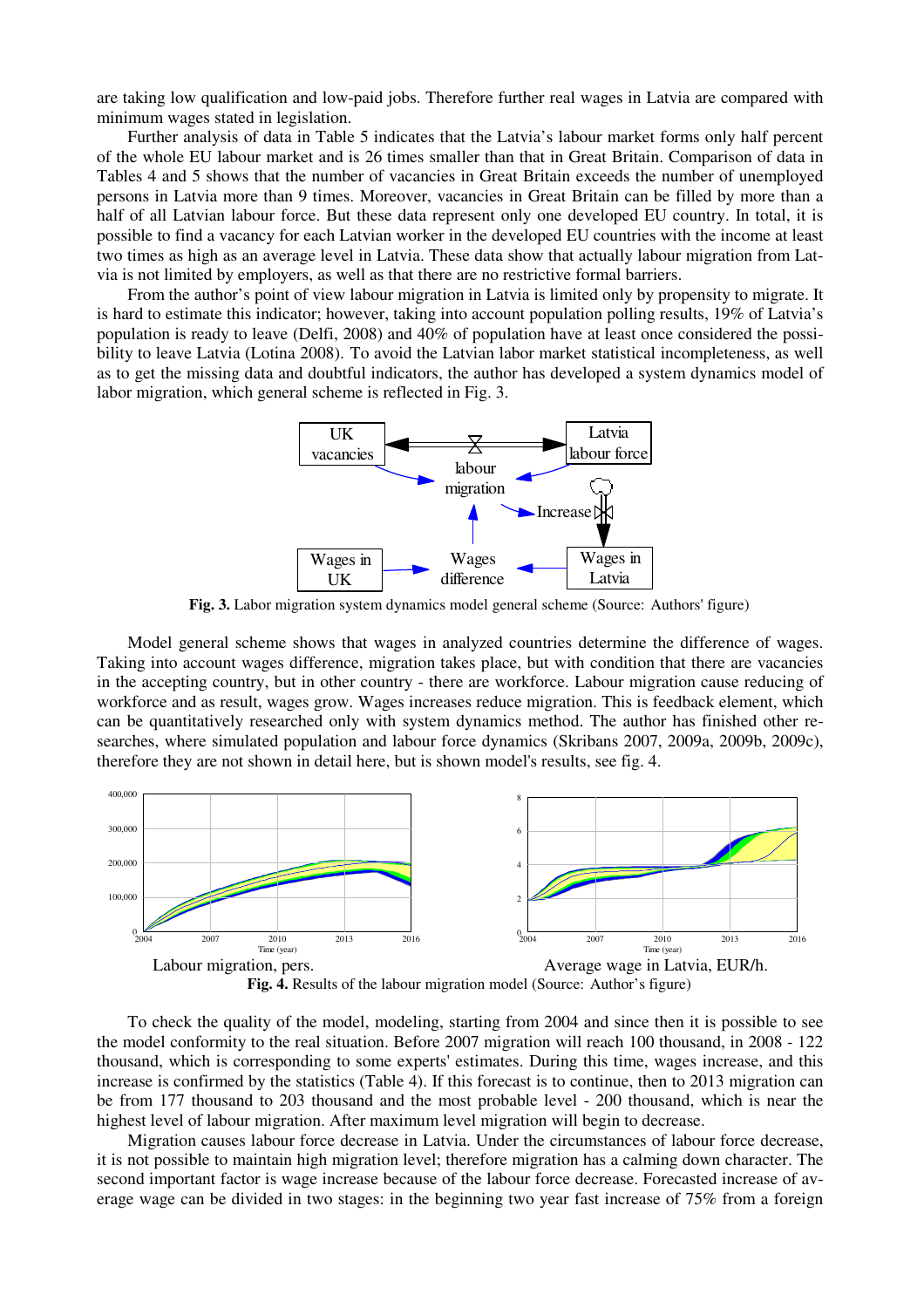minimum (which was in Latvia in 2006-2007). Further stabilization follows approximately during the following 7 years, and further the second two-year rapid increase, after which the minimum wages will be equivalent in the two countries system.

It is possible to conclude that entering the EU cause labor migration and labor force reduction in Latvia. Labor force reduction in the country leads to reduction of unemployment, which is objectively a positive factor. But it's leading to wage increases what from worker point of view is a positive phenomenon. However, from standpoint of international competitiveness, labor cost increases reduced the Latvian exports, which is a negative element of integration.

# **6. The price and purchasing power changes in Latvia after entering the EU**

In the previous chapters it was said a lot about price increase in Latvia after joining the EU. As inflation influential factors both the financial resources flow to Latvia and labor migration were mentioned. Table 6 shows inflation in Latvia.

|                           |              | <b>THURE 0.</b> HILBROID III LACTIC HOILL 2002 to 2007 |              | $1800$ and $1800$ and $1800$ |           |        |      |               |
|---------------------------|--------------|--------------------------------------------------------|--------------|------------------------------|-----------|--------|------|---------------|
|                           | 2002         | 2003                                                   | 2004         | 2005                         | 2006      | 2007   | 2008 | 2009          |
| $\sim$<br>Intla<br>latıon | $0\%$<br>∠.∪ | $9\%$<br><u>_ .</u>                                    | $2\%$<br>∪.∠ | $9\%$                        | 5%<br>v.v | $10\%$ | 5%   | $3\%$<br>ر. ر |

**Table 6**. Inflation in Latvia from 2002 to 2009 (Source: SCB data)

Table 6 shows that, at the moment when Latvia entered the EU, inflation rose more than two times and amounted to 15 % by 2008. Previously it was shown that increase both population income and production costs, in Latvia was observed both demand and supply inflation. It is important to know what grew faster – prices or incomes of population. To do this, the author calculated employed purchasing power index with 2003 base (year before joining the EU). Also the author calculated pensioners purchasing power index, but they had no significant difference, and this paper reflects only one of them, employed purchasing power index. This index reflects prices and net wages ratio changes over time. Employed purchasing power index is shown in Table 7.

**Table 7**. Employed purchasing power index for basic products from 2001 to 2008 (Source: Author's calculations from SCB data)

|               | 2001 | 2002 | 2003 | 2004 | 2005 | 2006 | 2007 | 2008 |
|---------------|------|------|------|------|------|------|------|------|
| Beef          | 79   | 85   | 100  | 102  | 103  | 114  | 140  | 147  |
| Pork          | 77   | 87   | 100  | 104  | 115  | 137  | 168  | 173  |
| Chicken       | 72   | 82   | 100  | 107  | 119  | 141  | 149  | 162  |
| Sausage       | 70   | 84   | 100  | 109  | 120  | 138  | 166  | 189  |
| <b>Butter</b> | 84   | 93   | 100  | 94   | 93   | 106  | 121  | 99   |
| Milk          | 87   | 90   | 100  | 87   | 87   | 97   | 108  | 103  |
| Sour cream    | 86   | 101  | 100  | 90   | 97   | 111  | 136  | 125  |
| Curd          | 101  | 95   | 100  | 95   | 91   | 104  | 119  | 115  |
| Eggs          | 81   | 99   | 100  | 105  | 125  | 145  | 165  | 161  |
| Rye bread     | 88   | 92   | 100  | 102  | 107  | 110  | 113  | 107  |
| White bread   | 85   | 92   | 100  | 101  | 108  | 116  | 124  | 112  |
| Sugar         | 93   | 94   | 100  | 94   | 108  | 129  | 154  | 191  |
| Potatoes      | 101  | 67   | 100  | 109  | 108  | 89   | 98   | 135  |
| Vodka         | 85   | 93   | 100  | 107  | 126  | 137  | 174  | 193  |
| Electricity   | 83   | 90   | 100  | 85   | 110  | 129  | 158  | 150  |
| Petrol A-95   | 88   | 96   | 100  | 97   | 92   | 105  | 132  | 143  |
| Diesel fuel   | 90   | 103  | 100  | 91   | 79   | 91   | 115  | 115  |

Table 7 shows, that in 2004 - year of joining the EU, some products, mainly milk products, purchasing power decreased. For other products, purchasing power growth decreased only for a short time. Within two years purchasing power recovered and after them increased. It can be concluded that the wage growth after entering the EU was higher than the price increase.

# **7. Conclusions**

In the paper comprehensively analysed the effects of international integration process of the Latvian economy in EU, the work purpose it is reached, all planned tasks are reached.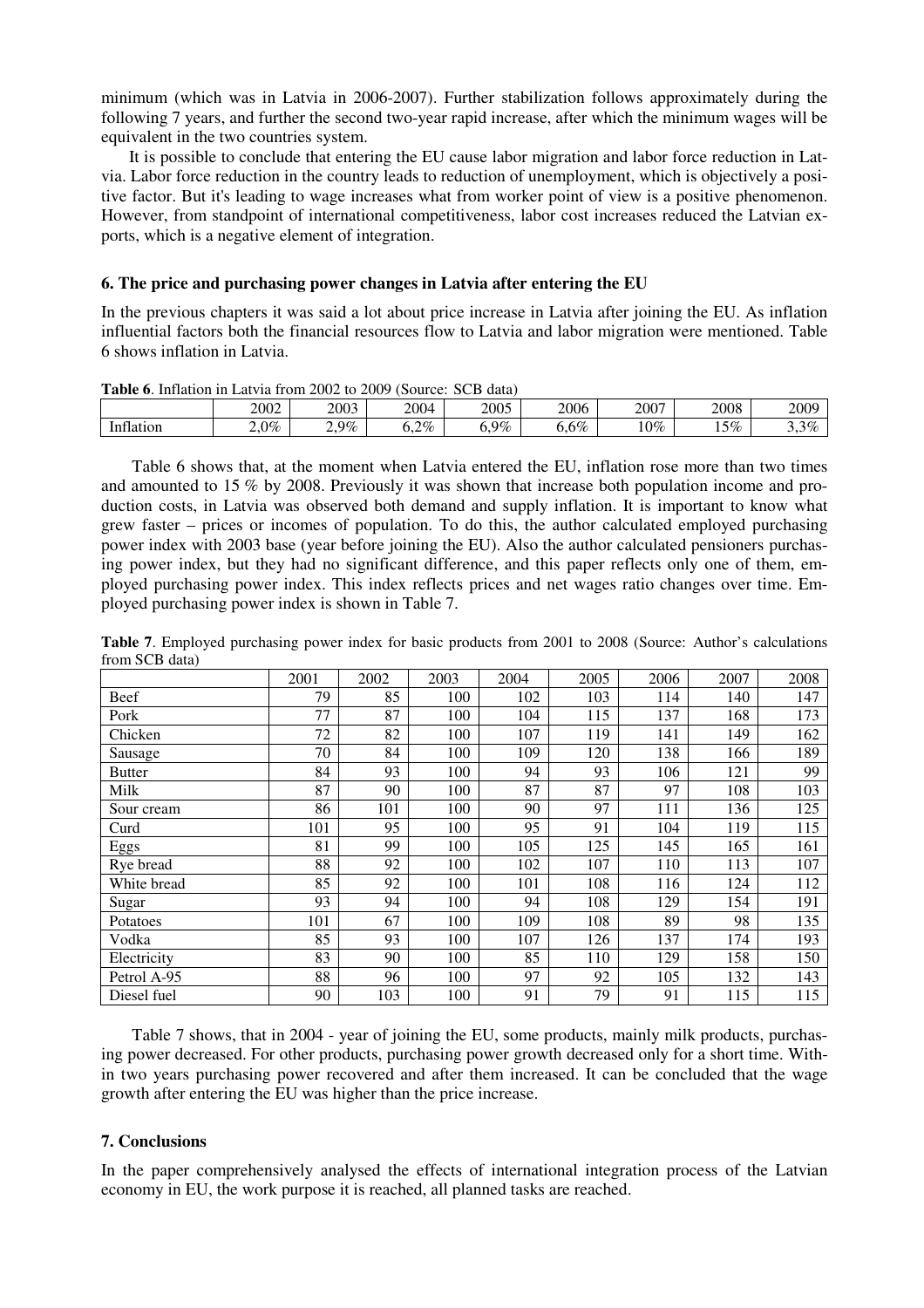In the paper is defined that Latvia's entering the EU increased net funds from the EU budget. But grant system does not encourage the development of Latvian economy, more stimulating domestic demand.

To satisfy growing demand in underdeveloped domestic production conditions, various goods from other countries are imported in Latvia, thus increasing exports and imports negative balance.

Capital incoming in Latvia is not being used to promote positive change in the Latvian economy, but is focused on the sectors related to financial transformation. In fact, industry has not felt a significant investment growth.

After joining the EU, Latvia exports labour resources. Labor migration decreased unemployment, increased wages and labor costs, which reduced the internal production export potential.

EU grants, capital inflow, wages increase lead to inflation growth in Latvia. Considering that with inflation purchasing power increased, it is possible to conclude that generally welfare level of population grows.

These processes are mostly temporary. Migration would fall under wage increases or/and population resources reductions. Speculative capital flow will be stopped by lack of pledge. It is possible to conclude that temporary processes will be stopped when living standards in the EU and Latvia will be approximately at the same level, i.e., in the end of cohesion process in the EU.

Immune grants and import relation. The grants are intended to reduce the country's dependence on imports, but now it is become vice versa - grants tends to increase import. Latvia is still unable to determine its specialization in the EU and global markets, and thus become depended on the EU grants and international aid. The efficient use of specialization and grants can change situation to promote economic development in Latvia.

#### **References**

- Brīvers, I. 2008. *Globāla krīze un Latvijas ekonomika*. Riga: Lēdmane [online] [accessed 02.08.2010.]. Available from Internet: <http://www.businessresearch.lv/lat/publications/>
- *Eirostat data base.* 2010. Luxembourg: European Commission [online] [accessed 02 august 2010]. Available from Internet: <http://epp.eurostat.ec.europa.eu/>

European Communities. 2004. *European Union financial report*. Luxembourg: European Communities. 164 p.

European Communities. 2005. *European Union financial report*. Luxembourg: European Communities. 164 p.

European Communities. 2006. *EU budget financial report*. Luxembourg: European Communities. 72 p.

European Communities. 2007. *EU budget financial report*. Luxembourg: European Communities. 88 p.

European Communities. 2008. *EU budget financial report*. Luxembourg: European Communities. 114 p.

- *Finanšu un kapitāla tirgus komisijas kredītiestāžu ceturkšĦa pārskati.* 2010. Riga: FKTK [online] [accessed 02.08.2010.]. Available from Internet: <http://www.fktk.lv/lv/statistika/kreditiestades/ceturksna\_parskati/>
- Karnīte R.; Gonsalvess-Bērziņš I.; Popoviča S. 2007. *Ārvalstu kapitāls Latvijas banku pamatkapitālā*. Rīga: LZA EI. 128 lpp.
- Latvija un brīva darbaspēka kustība: Īrijas piemērs. Valsts prezidentes Vairas Vīķes-Freibergas dibinātās Stratēģiskās analīzes komisijas starpdisciplinārs, uz kvalitatīvām metodēm balstīts pētījums. Rīga, 29. lpp.
- *Latviju gatavi pamest 19% iedzīvotāju.* 2008. Rīga: Delfi [online] [accessed 02 august 2010]. Available from Internet: <http://www.delfi.lv/news/national/politics/article.php?id=21259514>
- LETA. 2007. *Gada laikā no Latvijas izbraukuši 110 000, iebraukuši 4000 darbinieki*. Rīga: LETA, 12.12.2007. 18:37

LETA. 2008. Ārvalstīs strādā vai mācās apmēram 2,2%-4,3% Latvijas iedzīvotāju. Rīga: LETA, 16.03.2008. 12:04

- LotiĦa, L. 2008. *Scenārijs skaidrs: Latvijā strādās ārzemnieki.* Rīga: rihardspiks [online] [accessed 31 December 2009]. Available from Internet: <http://www.rihardspiks.lv/articles/read/komersanta-vestnesis-scenarijs-skaidrslatvija-stradas-arzemnieki>
- LR Ārlietu ministrija. 2009. *Latvijas dalības Eiropas Savienībā rezultāti*. Rīga: LR Ārlietu ministrija [online] [accessed 02.08.2010.]. Available from Internet: <http://www.am.gov.lv/lv/eu/Latvija-ES-5/Latvija-ES2004-2009/>
- LR Centrālās statistikas pārvaldes datu bāze. 2010. Riga: CSP [online] [accessed 02 august 2010]. Available from Internet: <http://www.csb.gov.lv/>

LR Labklājības ministrija. 2008. *Sociālais ziĦojums par 2007. gadu*. Rīga: LR Labklājības ministrija, 150 lpp.

Skribans, V. 2007. Ekonomisko un vadības profesiju darba apmaksas tirgus konjuktūra Latvijā. *LU Raksti* 743: 405– 414.